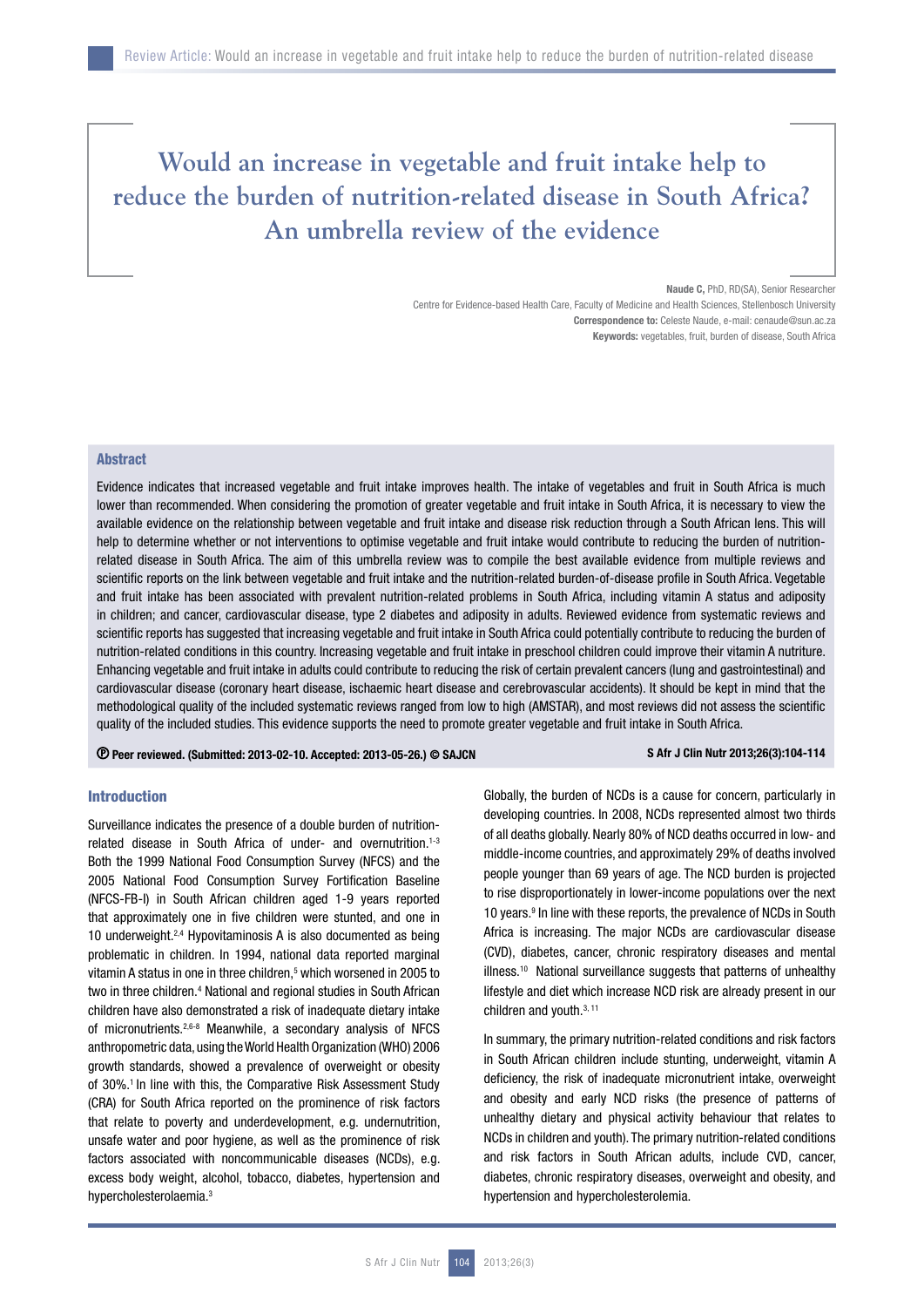It is commonly accepted that vegetables and fruit are essential components of a healthy diet. A multitude of substances, both nutrients and non-nutrients, are found in vegetables and fruit.<sup>12</sup> Evidence that suggests an association between vegetable and fruit intake and a reduced risk of disease, particularly NCDs and associated risk factors, has grown over the past few decades.12-16 Most of the research on humans that has examined the association between vegetable and fruit intake and disease risk has been observational. There have been relatively few randomised controlled trials (RCT). The number of publications synthesising this observational data also continue to increase. While the majority of investigations have examined NCD risks, data that have examined vegetable and fruit intake, and other health problems is also available. The available data indicate that vegetable and fruit intake is much lower than recommendations<sup>15,17</sup> in both South African children and adults.7,8,18-21 When considering the promotion of vegetable and fruit intake in South Africa, it is necessary to view the available evidence on the relationship between vegetable and fruit intake and disease risk reduction through a South African lens. This will shed light on the need to promote vegetable and fruit intake, and help to determine whether or not interventions aimed at optimising vegetable and fruit intake have the potential to contribute to reducing the burden of nutrition-related disease in South Africa.

An umbrella review refers to a review that compiles evidence from multiple reviews into one accessible and usable paper.<sup>22</sup> The aim of this umbrella review was to compile the best available evidence from multiple reviews and reports on the link between vegetable and fruit intake and disease risk reduction, and specifically to focus on the nutrition-related, burden-of-disease profile in children and adults in South Africa.

# Method

This review was based on data extracted from published systematic reviews and scientific health reports, e.g. burden-of-disease reports, by authoritative organisations, both globally and in South Africa. The objective was to identify which of the prevalent nutritionrelated conditions in South African children and adults have been associated with vegetable and fruit intake, document evidence of this association, and assess the methodological quality of the evidence from systematic reviews.

# Eligibility criteria

Systematic reviews of experimental and observational studies on humans of all age groups and health status, as well as scientific health reports, were included. The studies had to report synthesised or summarised data or risk estimates on vegetable and fruit intake and the risk or incidence of specific nutrition-related conditions or risk factors that are prevalent in the South African population, or associated and total mortality. Specific conditions or risk factors in children were stunting, underweight, vitamin A deficiency, the risk of inadequate micronutrient intake, overweight, obesity and adiposity, and early NCD risks; and CVD, cancer, diabetes, chronic respiratory diseases, overweight, obesity and adiposity, hypertension and hypercholesterolemia in adults. Studies of specific classes of vegetables and fruit, e.g. allium vegetables, were included. Only English language studies were included. Studies on single vegetables and fruit; specific nutrients or components in vegetables

and fruit (e.g. fibre); preserved vegetables and fruit (salted, dried, canned, fermented and pickled); diet patterns where vegetable and fruit intake was not assessed independently; and vegetable and fruit supplements and extracts, were excluded.

# Search strategy and selection of evidence

A search was performed for all relevant studies in the electronic databases, TRIP, MEDLINE and the Cochrane Library. The African database, Africa-Wide (NiPAD) was searched for African-based research, from January 1958 to February 2012. Searches of titles and abstracts used combinations of full and truncated keywords, including "vegetable", "fruit", "systematic review", "cohort studies", "longitudinal studies", "follow-up studies", "prospective studies", "retrospective studies", "infant nutrition disorders", and "child nutrition disorders". Medical subject headings were used when appropriate. The keywords "vegetable" and "fruit" were linked with "or" in order not to limit the search. The strategy was adapted according to the specific requirements of each database, and was not limited to any specific condition is order to be less restrictive. The websites of authoritative organisations were searched for relevant scientific health reports, including the WHO, Food and Agricultural Organization of the United Nations, American Institute for Cancer Research (AICR), United Kingdom Department for International Development, South African Medical Research Council and the Human Sciences Research Council of South Africa.

All the titles and abstracts of articles identified by searches were screened, and pre-specified eligibility criteria applied. All potentially relevant publications were retrieved in full text for detailed evaluation and consideration for final inclusion. Data from included systematic reviews and reports were extracted and documented by tabular synthesis and narrative description. Only data reported in the published systematic review or report were used. The methodological quality of included systematic reviews was determined using the assessment of multiple systematic reviews (AMSTAR) tool. This reliable, validated tool<sup>23</sup> was applied to each systematic review to obtain a score. The maximum AMSTAR score was 11 for systematic reviews with meta-analyses, and 10 for systematic reviews without meta-analyses. Scores of 0-4 indicated low quality, 5-8 moderate quality, and 9-11 high quality.<sup>24</sup>

# **Results**

The results of the electronic database and website searches, screening and study selection process are outlined in Figure 1. The most recent report on *Food, nutrition, physical activity, and the prevention of cancer,* by the AICR/World Cancer Research Fund (WCRF),13 was included to provide evidence on cancer. Because of the comprehensive nature of this report, only eligible studies that were published after its release were also included. Two of these studies were updates or extensions of specific components of the AICR/WCRF report.25-26 A total of 20 studies were included, 16 systematic reviews and four scientific health reports. The included studies for each specified nutrition-related condition or prevalent risk factor in the South African population are presented in Table I.

# Preschool children (< 5 years)

The included and reviewed evidence showed that vegetable and fruit intake has been associated with vitamin A status and adiposity in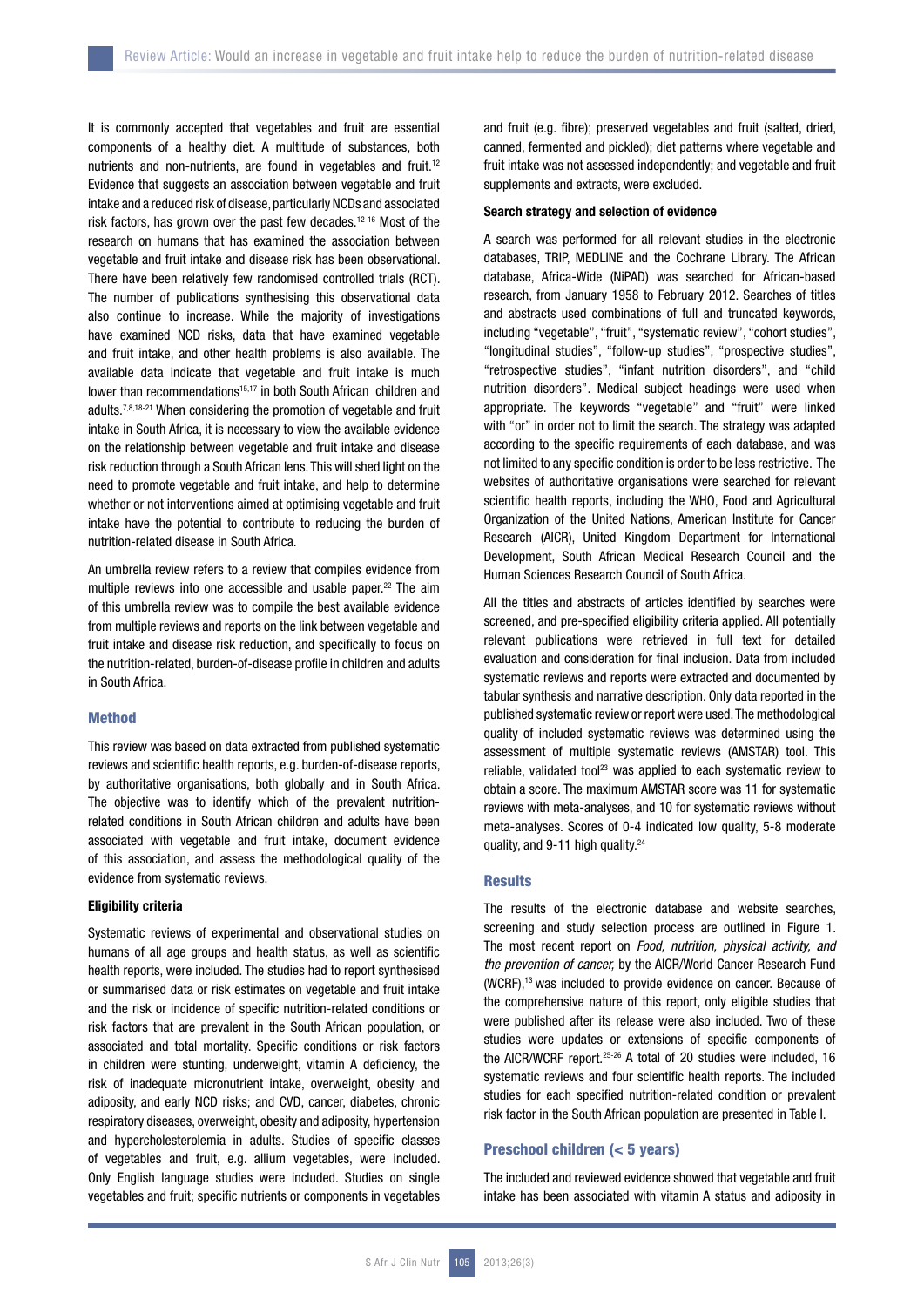|                                                          | 1 199 records excluded during initial screening according to eligibility criteria                                                                                                                                                                                                                                                                                                                                                                                                                                                                                                                                                                                                                                                |
|----------------------------------------------------------|----------------------------------------------------------------------------------------------------------------------------------------------------------------------------------------------------------------------------------------------------------------------------------------------------------------------------------------------------------------------------------------------------------------------------------------------------------------------------------------------------------------------------------------------------------------------------------------------------------------------------------------------------------------------------------------------------------------------------------|
| 171 full-text articles retrieved for detailed evaluation |                                                                                                                                                                                                                                                                                                                                                                                                                                                                                                                                                                                                                                                                                                                                  |
| $\bullet$<br>٠<br>٠<br>٠                                 | 153 full-text articles were excluded.<br>The reasons for exclusions and the number of studies excluded per reason were as follows:<br>Single vegetables and fruit; specific nutrients in vegetables and fruit; preserved vegetables<br>and fruit; and vegetable or fruit supplements and extracts (41).<br>Diet patterns where vegetable and fruit intake was not assessed independently (31).<br>An inappropriate study design or unspecified conditions or risk factors (28).<br>Primary studies (31).<br>Systematic reviews published before the most recent report on Food, nutrition, physical<br>activity, and the prevention of cancer, by the American Institute for Cancer Research/World<br>Cancer Research Fund (22). |
|                                                          | One systematic review and four scientific health reports from authoritative<br>organisations were identified through website searching                                                                                                                                                                                                                                                                                                                                                                                                                                                                                                                                                                                           |

Figure 1: Results of the electronic database and website searches, screening and study selection process

Table I: Systematic reviews and reports on vegetable and fruit intake and each specified nutrition-related condition or prevalent risk factor in the South African population

| <b>Children</b>                            |                                                                                |  |  |
|--------------------------------------------|--------------------------------------------------------------------------------|--|--|
| Stunting                                   | No systematic reviews or reports                                               |  |  |
| Underweight                                | No systematic reviews or reports                                               |  |  |
| Vitamin A deficiency                       | One systematic review <sup>27</sup>                                            |  |  |
| Risk of inadequate micronutrient<br>intake | No systematic reviews or reports                                               |  |  |
| Overweight, obesity and adiposity          | One systematic review <sup>28</sup>                                            |  |  |
| Early noncommunicable disease<br>risk      | No systematic reviews or reports                                               |  |  |
| <b>Adults</b>                              |                                                                                |  |  |
| Cancer                                     | Six systematic reviews, 25,26,29-32 and<br>four reports <sup>13,16,33,34</sup> |  |  |
| CVD: Coronary heart disease                | Two systematic reviews <sup>35,36</sup>                                        |  |  |
| CVD: Ischaemic heart disease               | One systematic review <sup>37</sup> and three<br>reports <sup>16,33,34</sup>   |  |  |
| CVD: Cerebrovascular accidents             | Two systematic reviews <sup>38,39</sup> and<br>three reports $16,33,34$        |  |  |
| Type 2 diabetes mellitus                   | Two systematic reviews <sup>40,41</sup>                                        |  |  |
| Chronic respiratory diseases               | No systematic reviews or reports                                               |  |  |
| Overweight, obesity and adiposity          | Two systematic reviews <sup>28,42</sup>                                        |  |  |
| Hypertension                               | No systematic reviews or reports                                               |  |  |
| Hypercholesterolaemia                      | No systematic reviews or reports                                               |  |  |
|                                            |                                                                                |  |  |

CVD: cardiovascular disease

preschool children (< 5 years), both of which are prevalent nutritionrelated conditions or risk factors in South African preschool children.

#### Vitamin A

Searches produced a single eligible systematic review of agricultural interventions that aimed to improve the nutritional status of children, and in which vitamin A status was a selected outcome.<sup>27</sup> This systematic review included a meta-analysis of four intervention studies that examined the effect of home and communal food gardens on serum retinol concentrations in children younger than five years of age in Thailand and South Africa. The summary effect of the interventions was an overall improvement of 2.42 µg/dl serum retinol [95% confidence interval (CI): 1.67-3.16] in intervention areas, compared to control areas, in children younger than five years of age (p-value < 0.001), indicating an improvement in vitamin A intake. This systematic review was judged to be of high quality, and obtained an AMSTAR score of 9. The review fell short in domain 4, where the status of publication was used as an inclusion criterion, and domain 10, where the likelihood of publication bias was not assessed.

# Overweight, obesity and adiposity

A recent systematic review of experimental and longitudinal studies in children and adults by Ledoux examined the relationship between vegetable and fruit consumption (whole vegetables and fruit; not fruit juice alone) and adiposity (12 experimental studies: 11 on adults and one on schoolchildren; and 11 longitudinal studies: seven on adults, two on schoolchildren and two on preschool children).<sup>28</sup> This systematic review did not include a meta-analysis. The two studies on preschool children were conducted in the USA on children from low-income homes. The first study ( $n = 971$ , aged 1-5 years, with follow-up to two years) found no relationship between vegetable and fruit intake and adiposity [body mass index (BMI) z-score]. However, increased fruit juice intake was associated with excess adiposity gain (each additional daily serving of fruit juice intake was associated with an additional BMI z-score gain of 0.009 standard deviations (SD) per month, p-value  $<$  0.01), in children who were initially either at risk for overweight or obesity. The parental offering of whole fruit was associated with reduced adiposity gain (p-value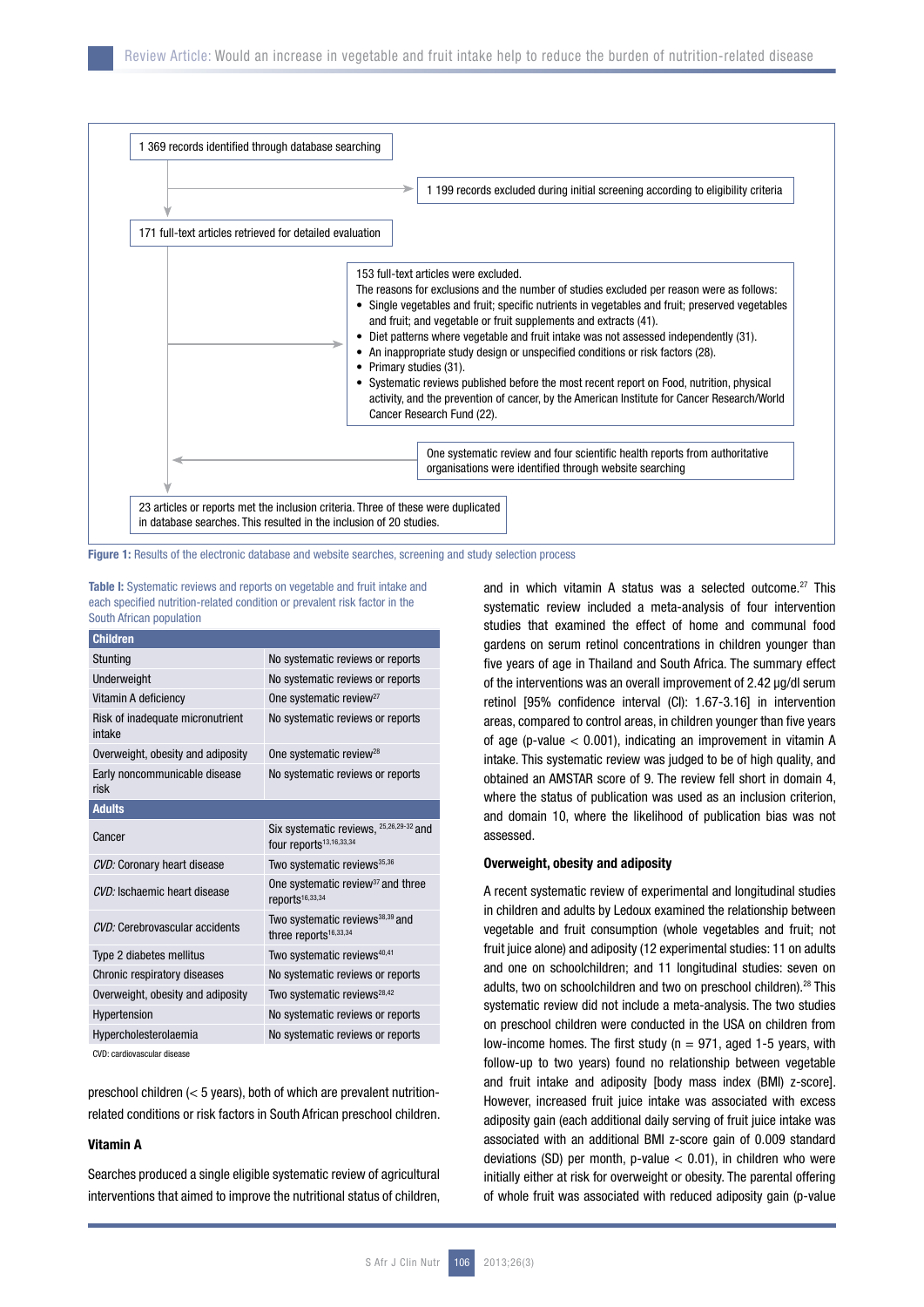| <b>Cancer sites</b>   |            |  |      |      |                |                 |              |    |              |  |
|-----------------------|------------|--|------|------|----------------|-----------------|--------------|----|--------------|--|
|                       | <b>MPL</b> |  | 0    | Lung | <b>Stomach</b> | <b>Pancreas</b> | <b>Liver</b> | G. | <b>Ovary</b> |  |
| Nonstarchy vegetables | $++$       |  | $++$ |      | $++$           |                 |              |    |              |  |
| Allium vegetables     |            |  |      |      | $^{++}$        |                 |              |    |              |  |
| Fruit                 |            |  |      |      | $^{++}$        |                 |              |    |              |  |

Table II: Judgements by the expert panel, based on the systematic reviews of the evidence for nonstarchy vegetables and allium vegetables and fruit reported for relevant cancer sites included in American Institute for Cancer Research/World Cancer Research Fund report<sup>13</sup>

C: colorectum, E: endometrium, MPL: mouth, pharynx and larynx, N: nasopharynx, O; oesophagus; +: limited suggestive risk, ++: probable decreased risk

0.06).43 The second study reported on a positive relationship between vegetable intake and adiposity ( $n = 1,379$ , in children aged 2-5 years, with follow-up from six months to one year). However, vegetable consumption ceased to significantly relate to weight change when all food groups were included in the analyses.44 This was a moderate-quality systematic review (an AMSTAR score of 6 out of 10). It was unclear whether or not duplicate screening and data extraction were performed (domain 2). Status of publication was used as an inclusion criterion (domain 4), lists of included and excluded studies were not provided (domain 5) and the likelihood of publication bias was not assessed (domain 10).

# Schoolchildren and adults (5 years and older)

The included and reviewed evidence showed that some of the prevalent nutrition-related conditions and risk factors in South African schoolchildren and adults (five years and older) have been associated with vegetable and fruit intake, namely cancer, CVD [coronary heart disease (CHD), ischaemic heart disease (IHD) and cerebrovascular accidents CVAs)], type 2 diabetes mellitus, and overweight, obesity and adiposity. The classification system or definition used for vegetables and fruit was reported only if available in the article, where applicable.

### **Cancer**

Evidence from systematic reviews of the association between vegetable and fruit intake and cancer presented in the most recent report on *Food, nutrition, physical activity, and the prevention of cancer* by the AICR/WCRF<sup>13</sup> was included, as well as six systematic reviews that met the eligibility criteria, and were published after the release of the report.

The strength of the evidence causally relating vegetable and fruit intake with the risk of cancer of the sites reviewed in the AICR/WCRF report was judged as follows: "convincing", "probable", "limited, but suggestive", and "substantial effect on risk unlikely". Judgements of "convincing" and "probable" generally justify public health goals and personal recommendations.13 Conclusions by the expert panel, based on the systematic reviews of the evidence for nonstarchy vegetables and allium vegetables and fruit for relevant cancer sites, are presented in Table II.<sup>13</sup>

Findings from the six included systematic reviews published after the AICR/WCRF report are summarised in Table III. The majority of these reported findings were in line with those in the AICR/WCRF report.<sup>13</sup>

The total scores and frequencies per AMSTAR domain for the six systematic reviews are presented in Figure 2. One of the included systematic reviews was judged to be of high quality, four of moderate



Frequencies: 0: No systematic reviews met the criteria for the domain, 6: All systematic reviews met the criteria for the domain

Figure 2: Total AMSTAR scores for included systematic reviews examining the association between vegetable and fruit intake and cancer at various sites, and frequencies of systematic reviews that met each AMSTAR domain

quality and one of low quality. The weakest AMSTAR domains in these systematic reviews were domains 4 (status of publication used as an inclusion criterion), 5 (inclusion of lists of included and excluded studies), as well as domains 7 and 8 (assessment of scientific quality of the included studies and appropriate use thereof in formulating conclusions) (Figure 2).

According to the recent WHO global health risk report, an insufficient intake of vegetables and fruit has been estimated to cause approximately 14% of gastrointestinal cancer deaths globally.16 In the WHO comparative quantification of health risks study, the protective effects of vegetables and fruit were expressed as relative risk estimates associated with an 80 g/day increase in vegetable and fruit intake. The relative risk estimates were 0.96 (0.93-0.99) for lung cancer, 0.94 (0.86-1.03) for gastric cancer, 0.99 (0.97-1.02) for colorectal cancer and 0.94 (0.88-1.01) for oesophageal cancer. This study estimated that increasing individual fruit and vegetable consumption up to the theoretical minimum-risk distribution (adults:  $600 \pm 50$  g/day) could reduce the global burden of disease for stomach and oesophageal cancer by roughly 19% and 20%, respectively. Attributable risk fractions for lung and colorectal cancer were lower (12% and 2%, respectively). Theoretical minimum risk is the exposure distribution that would result in the lowest population health risk, irrespective of whether or not currently attainable in practice.33 Data from the CRA in South Africa indicated that 23.9% of all healthy years of life lost due to oesophageal cancer in 2000 could be attributed to low vegetable and fruit intake. The corresponding figures for gastric cancer, and trachea, bronchi and lung cancer, were 23.6% and 15.4%, respectively.<sup>34</sup>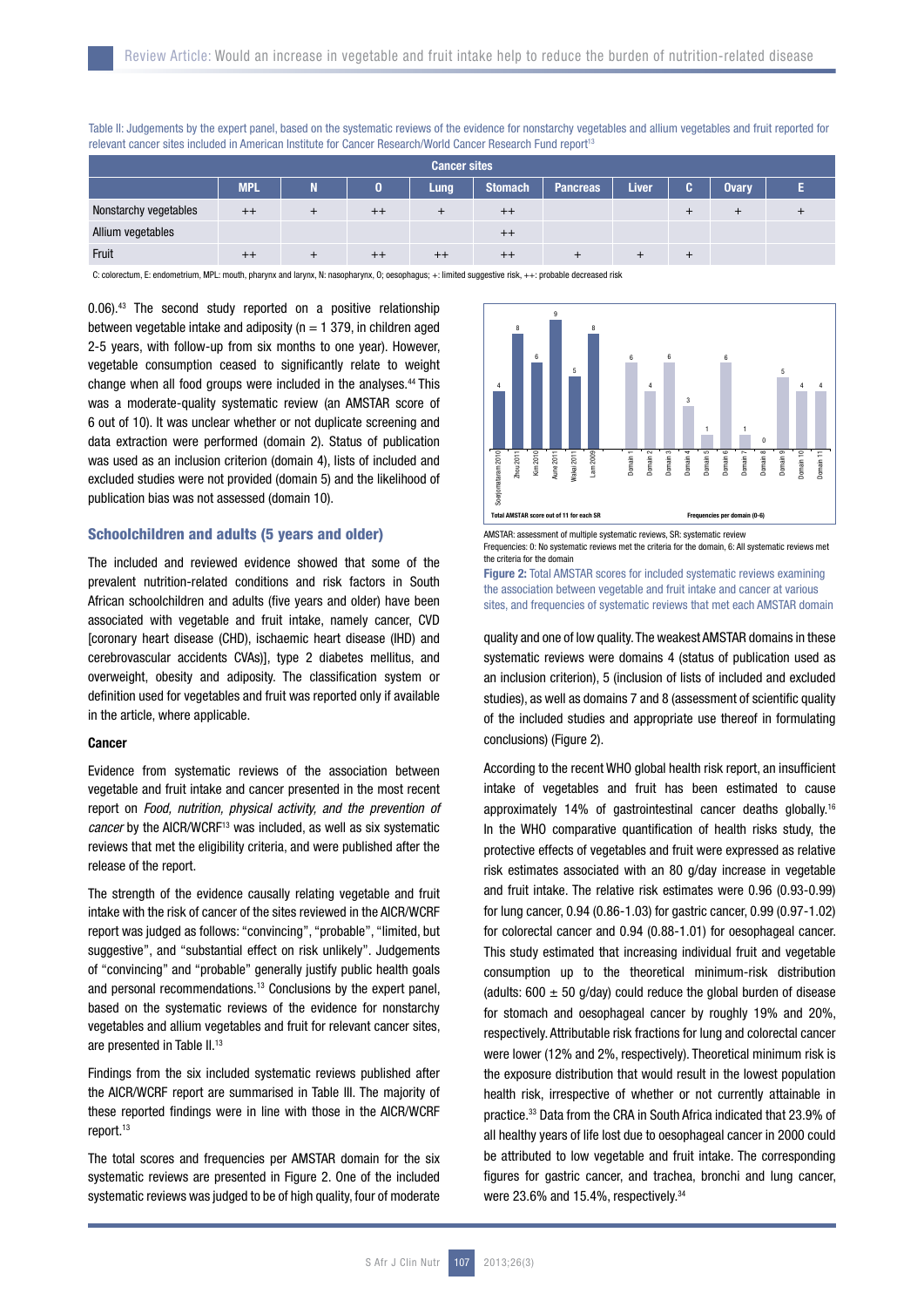| <b>Systematic reviews</b> | Number, type of study, n, country                                                                                                                                                                                                                                        | <b>Findings</b>                                                                                                                                                                                                                                                                                                                                                                                                                                                                                                              | <b>Comments</b>                                                                                                                                                                                                                                                                                                                                                                       |
|---------------------------|--------------------------------------------------------------------------------------------------------------------------------------------------------------------------------------------------------------------------------------------------------------------------|------------------------------------------------------------------------------------------------------------------------------------------------------------------------------------------------------------------------------------------------------------------------------------------------------------------------------------------------------------------------------------------------------------------------------------------------------------------------------------------------------------------------------|---------------------------------------------------------------------------------------------------------------------------------------------------------------------------------------------------------------------------------------------------------------------------------------------------------------------------------------------------------------------------------------|
| Soerjomataram et al30     | • Oropharynx: Four case control (n<br>$= 9385$<br>• Oesophagus: Five case control and<br>one cohort ( $n = 490$ 904)<br>• Stomach: Seven case control and<br>two cohort ( $n = 575, 757$ )<br>• Lung: Six case control and one<br>cohort ( $n = 37,485$ )<br>Europe only | Pooled RR/g increase in daily fruit intake for cancer<br>of:<br>• Oropharynx: 0.994 (95% CI: 0.992-0.997)<br>• Oesophagus: 0.995 (95% Cl: 0.994-0.997)<br>• Stomach: 0.9981 (95% Cl: 0.9976-0.9995)<br>• Lung: 0.999 (95% CI: 0.998-0.999)<br>Pooled RR/g increase in daily vegetable intake for<br>cancer of:<br>• Oropharynx: 0.986 (95% Cl: 0.979-0.992)<br>• Oesophagus: 0.996 (95% Cl: 0.994-0.998)<br>• Stomach: 0.996 (95% CI: 0.994-0.998)<br>Assessment of heterogeneity was not reported                           | • The findings were comparable to<br>those in the AICR/WCRF report <sup>13</sup><br>• Only significant findings have been<br>included in this table                                                                                                                                                                                                                                   |
| Zhou et $al^{32}$         | Eleven population-based, eight<br>hospital-based case control and two<br>cohort ( $n = 543220$ )<br>Japan, Greece, China, Spain,<br>Poland, Italy, Sweden, Uruguay,<br>the Netherlands, Venezuela, Korea,<br>Lithuania, Iran, Serbia and Europe                          | High-intake allium vegetables and gastric cancer:<br>Pooled OR 0.54 (95% CI: 0.43-0.65), comparing<br>highest with lowest intake categories<br>Heterogeneity: $I^2 = 83.6\%$                                                                                                                                                                                                                                                                                                                                                 | • The findings were comparable to<br>those in the AICR/WCRF report <sup>13</sup><br>• Similar results were obtained with<br>subgroup analysis in the study-<br>design, hospital-based case-control<br>studies, and the population-based<br>case-control and cohort studies                                                                                                            |
| Kim et al <sup>29</sup>   | Seven hospital-based case control and<br>one hospital-based cohort<br>Japan and China                                                                                                                                                                                    | Fresh vegetables and gastric cancer:<br>OR 0.62 (95% CI: 0.46-0.85), comparing highest<br>with lowest intake categories<br>Heterogeneity: $I^2 = 71.8\%$                                                                                                                                                                                                                                                                                                                                                                     | The findings were comparable to those<br>in the AICR/WCRF report 13                                                                                                                                                                                                                                                                                                                   |
| Aune et al <sup>25</sup>  | Nineteen cohort, an update of the<br>AICR/WCRF report, not all cohorts were<br>used in every analysis<br>The USA, Finland, the Netherlands,<br>Sweden, England, Japan, Singapore,<br>Europe and China                                                                    | Colorectal cancer (colon and rectal combined:<br>• RR for vegetable and fruit intake 0.92 (95% CI:<br>$0.86 - 0.99$<br>Heterogeneity: $I^2 = 22\%$<br>• RR for fruit intake 0.90 (95% CI: 0.83-0.98)<br>Heterogeneity: $I^2 = 42\%$<br>• RR for vegetable intake 0.91 (95% Cl: 0.86-<br>0.96), comparing highest with lowest intake<br>categories<br>Heterogeneity: $I^2 = 0\%$<br>(All associations were mostly colon)<br>• RR for vegetable intake per 100 g/day 0.98 (95%<br>CI: 0.97-0.99)<br>Heterogeneity: $I^2 = 0\%$ | • Five large prospective cohort<br>studies were published since the<br>2007 AICR/WCRF report <sup>13</sup><br>• These were added to the analysis<br>that was completed for the AICR/<br><b>WCRF</b> report<br>• There were nonlinear associations<br>for fruit intake. Most risk reduction<br>was up to 100 g/day for fruit<br>intake and from 100-200 g/day for<br>vegetable intake. |
| Wakai et al <sup>31</sup> | Four hospital-based case control, three<br>population-based and three hospital-<br>based cohort<br>Japan                                                                                                                                                                 | Pooled RR for fruit intake for highest versus lowest<br>intake category and lung cancer:<br>0.85 (95% CI: 0.75-0.96, p-value $<$ 0.05)<br>Heterogeneity: $Q$ statistic, p-value $< 0.05$<br>Pooled RR for fruit intake per serving per day and<br>lung cancer:<br>0.92 (95% CI: 0.84-1, p-value $<$ 0.05)<br>Heterogeneity: $Q$ statistic, p-value $< 0.05$                                                                                                                                                                  | Fruit juices were included in some<br>studies, and not in others                                                                                                                                                                                                                                                                                                                      |
| Lam et al <sup>26</sup>   | Thirteen hospital-based and<br>population-based case control, and<br>six cohort<br>Hong Kong, Australia, Spain, Sweden,<br>Eastern and Western Europe, the USA,<br>Singapore, South America, Canada and<br>the Netherlands                                               | Pooled OR for total cruciferous vegetable intake and<br>lung cancer for case-control studies:<br>$0.77$ (95% CI: 0.68-0.88)<br>Heterogeneity: $I^2 = 13.8\%$<br>Pooled RR for total cruciferous vegetable intake and<br>lung cancer for cohort studies:<br>$0.83$ (95% CI: 0.62-1.08)<br>Heterogeneity: $I^2 = 62.8\%$ ,<br>comparing highest with lowest intake categories<br>AICR: American Institute of Cancer Research, CI: confidence interval, OR: odds ratio, RR: relative risk, WCRF: World Cancer Research Fund     |                                                                                                                                                                                                                                                                                                                                                                                       |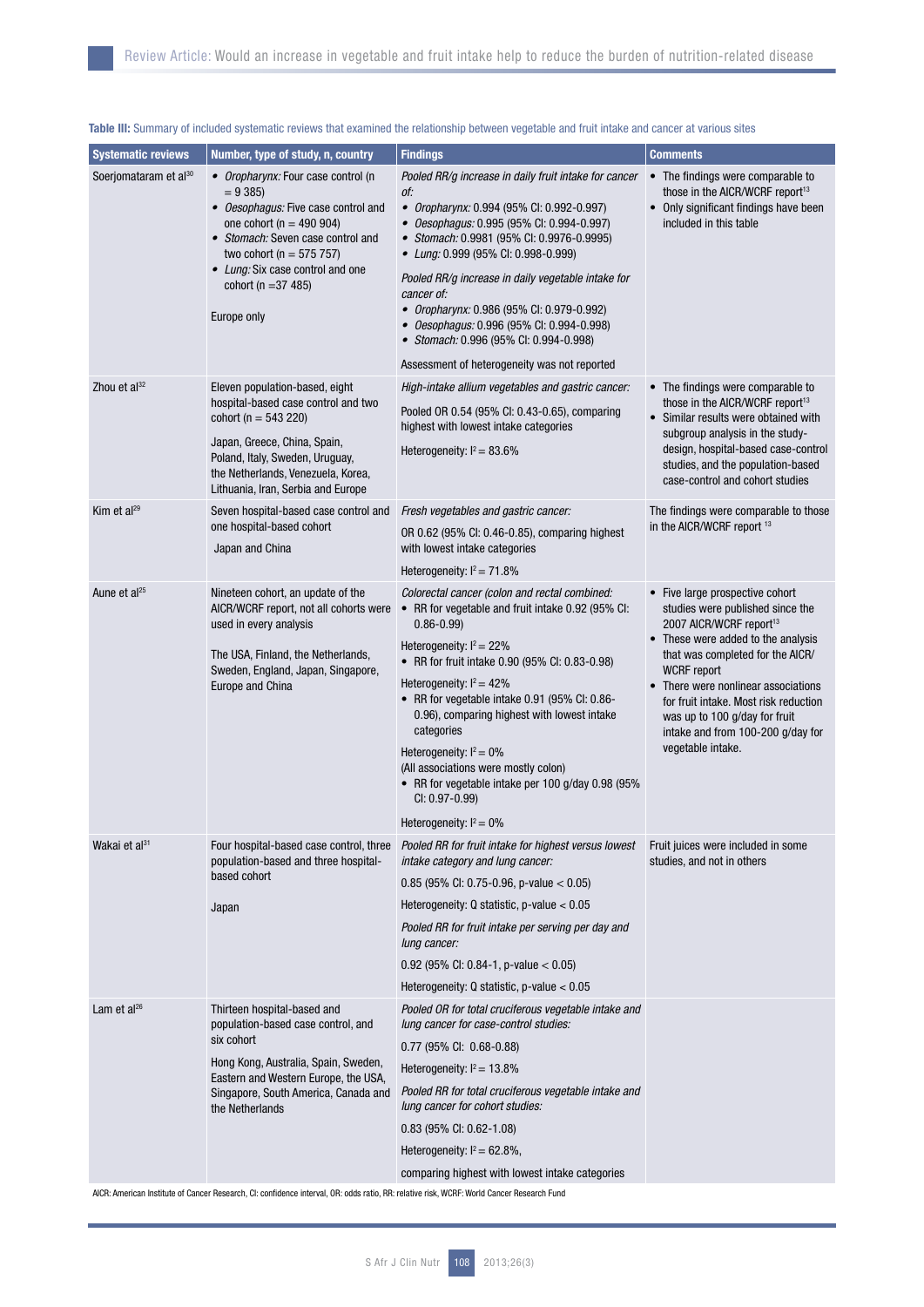| <b>Systematic</b><br>reviews | <b>Studies, countries</b>                                                                              | n, age, number of events,<br>follow-up                                                                                                                     | <b>Findings</b>                                                                                                                                                                                                                                                                                                                                                                                                                                                                                                                                                                                                       | <b>Comments</b>                                                                                                                                                                                                                       |
|------------------------------|--------------------------------------------------------------------------------------------------------|------------------------------------------------------------------------------------------------------------------------------------------------------------|-----------------------------------------------------------------------------------------------------------------------------------------------------------------------------------------------------------------------------------------------------------------------------------------------------------------------------------------------------------------------------------------------------------------------------------------------------------------------------------------------------------------------------------------------------------------------------------------------------------------------|---------------------------------------------------------------------------------------------------------------------------------------------------------------------------------------------------------------------------------------|
| He et $al^{36}$              | Twelve studies (13<br>independent cohorts)<br>The USA, Finland, France,<br>Northern Ireland and the UK | • $n = 278459$<br>• Age range of 16-84 years<br>in the cohorts<br>• 9 143 CHD events<br>• Median follow-up of 11<br>years                                  | Pooled RR of CHD:<br>• 3-5 servings of vegetables and fruit/day<br>0.93 (95% CI: 0.86-1.00)<br>Heterogeneity: $I^2 = 58.8\%$<br>• 5 servings of vegetables and fruit/day<br>0.83 (95% CI: 0.77-0.89)<br>Heterogeneity: $I^2 = 37.5\%$ (compared to<br>< 3 servings of vegetables and fruit per<br>day)                                                                                                                                                                                                                                                                                                                | • Subgroup analyses: Both<br>vegetables and fruit only had<br>a significant protective effect<br>on CHD<br>• Potatoes as vegetables were<br>included and excluded in<br>some studies. In others, this<br>information was not reported |
| Dauchet et al <sup>35</sup>  | Nine studies (all included) <sup>36</sup><br><b>USA and Finland</b>                                    | • $n = 91379$ men and 129<br>701 women<br>• Age range of 25-84 years<br>in the cohorts<br>• 5 007 CHD events<br>• Mean follow-up duration<br>of 5-19 years | Pooled RR of CHD:<br>• Each additional serving of vegetables<br>and fruit/day 0.96 (95% CI: 0.93-0.99)<br>Heterogeneity: Q statistic, p-value = $0.17$<br>• Each additional serving of fruit/day 0.93<br>(95% CI: 0.89-0.96)<br>Heterogeneity: Q statistic, p-value = $0.91$<br>RR for cardiovascular mortality:<br>• Each additional serving of a vegetable/<br>day 0.74 (95% CI: 0.75-0.84)<br>Heterogeneity: Q statistic, p-value = $0.36$<br>RR for fatal/nonfatal myocardial infarction:<br>• Each additional serving vegetable/day<br>0.95 (95% CI: 0.92-0.99)<br>Heterogeneity: Q statistic, $p$ -value = 0.66 | • Fruit juices were included with<br>fruit in some studies<br>• Potatoes were included with<br>vegetables in some studies                                                                                                             |

### Table IV: Summary of included systematic reviews that examined the relationship between vegetable and fruit intake and coronary heart disease

CHD: coronary heart disease, CI: confidence interval, RR: relative risk

# Cardiovascular disease and related risk factors

#### *Coronary heart disease*

Two systematic reviews of prospective cohort studies that assessed vegetable and fruit intake and CHD were included.35,36 The findings are summarised in Table IV. These reviews used most of the same cohort studies, but quantified vegetable and fruit intake differently. However, their findings were similar. The total AMSTAR scores and frequencies per AMSTAR domain for the two included systematic reviews are presented in Figure 3. Both these reviews were of a moderate quality (total AMSTAR score of 6). The weakest AMSTAR domains in these systematic reviews were domains 4 (status of publication used as an inclusion criterion), 5 (inclusion of lists of included and excluded studies), as well as domains 7 and 8 (assessment of the scientific quality of the included studies and appropriate use thereof in formulating conclusions) (Figure 3).

# *Ischaemic heart disease*

The dietary intake of fruit ( $n = 42$  678, 702 IHD events, follow-up of 6-14 years) and vegetables ( $n = 15$  935, 308 IHD events, followup of 14 years) was related to IHD risk in a systematic review and meta-analysis of cohort studies that examined the relationship between IHD and markers of vegetable and fruit consumption. This review included cohorts from Finland, the USA, Britain and Wales. Compared to the tenth percentile of fruit intake, the pooled relative risk of IHD at the 90<sup>th</sup> percentile of intake was 0.86 (95% CI: 0.71-1.05, p-value 0.14) and 0.82 (95% CI: 0.66-1.02, p-value 0.08) for vegetable intake.37 This systematic review was judged to be of low quality, and obtained an AMSTAR score of 4 out of 11. It was unclear



Frequencies: 0: No systematic reviews met the criteria for the domain, 2: All systematic reviews met the criteria for the domain

Figure 3: Total AMSTAR scores for included systematic reviews examining the association between vegetable and fruit intake and coronary heart disease, and frequencies of systematic reviews that met each AMSTAR domain

if duplicate screening and data extraction was performed (domain 2), status of publication was used as an inclusion criterion (domain 4), and lists of included and excluded studies were not provided (domain 5). Additionally, the scientific quality of the included studies was not assessed and used appropriately in formulating conclusions (domains 7 and 8), the likelihood of publication bias was not assessed (domain 10) and information on conflict of interest was not provided (domain 11).

According to the recent WHO global health risks report, an insufficient intake of vegetables and fruit has been estimated to cause approximately 11% of IHD deaths globally.16 The relative risk estimate for IHD associated with an 80 g/day increase in vegetable and fruit intake in the WHO comparative quantification of health risks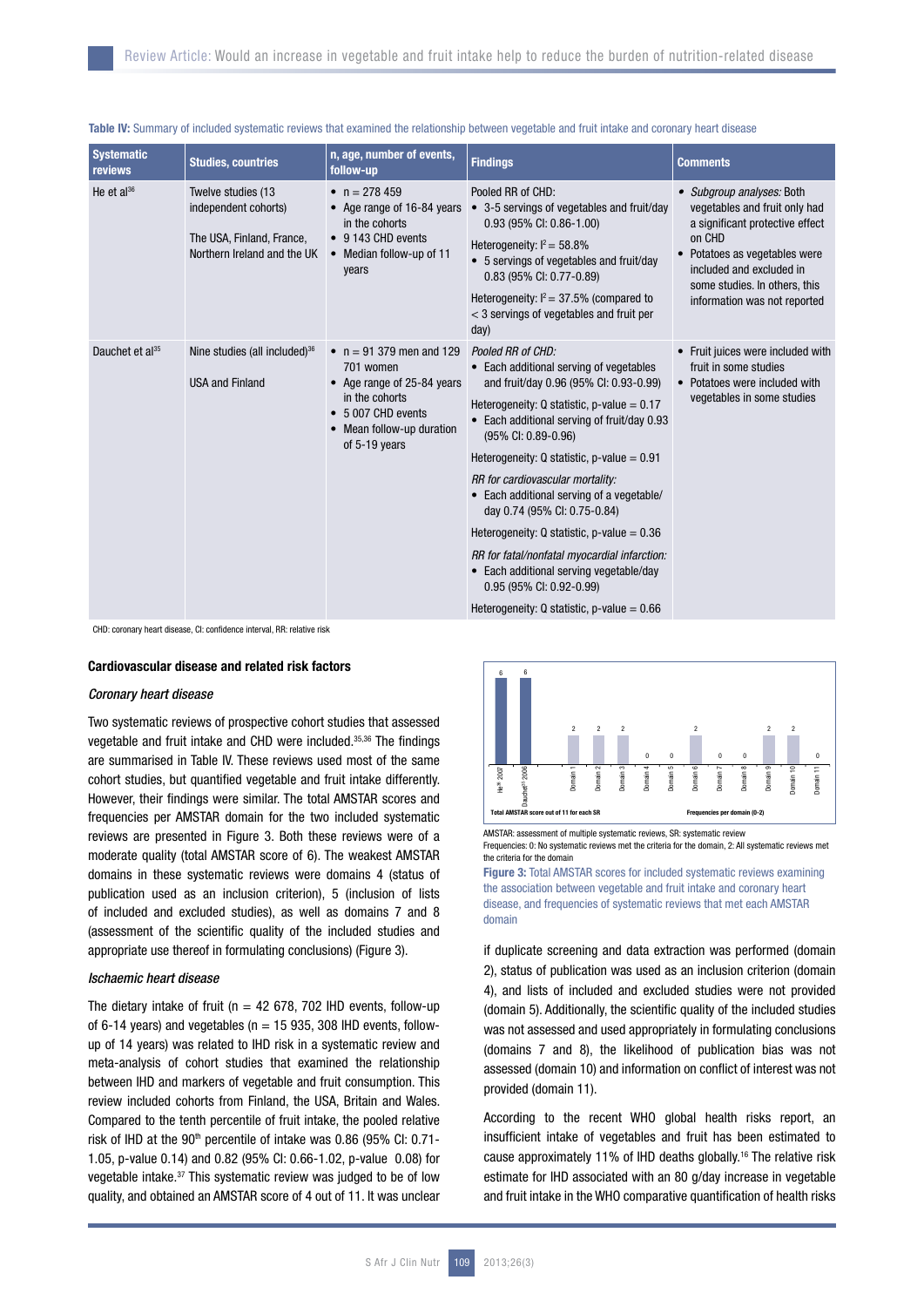| <b>Systematic reviews</b>   | Included studies and<br><b>countries</b>                                                               | n, age, number of events,<br>follow-up                                                                                                    | <b>Findings</b>                                                                                                                                                                                                                                                                                                                                                                                                                                                                                                         | <b>Comments</b>                                                                                                                         |
|-----------------------------|--------------------------------------------------------------------------------------------------------|-------------------------------------------------------------------------------------------------------------------------------------------|-------------------------------------------------------------------------------------------------------------------------------------------------------------------------------------------------------------------------------------------------------------------------------------------------------------------------------------------------------------------------------------------------------------------------------------------------------------------------------------------------------------------------|-----------------------------------------------------------------------------------------------------------------------------------------|
| He et $al^{39}$             | Eight studies (nine<br>independent cohorts)<br>The USA, Finland, Denmark,<br>Japan and the Netherlands | • $n = 257551$<br>• Age ranges of 25-103 in<br>the cohorts<br>• 4 917 stroke events<br>• An average follow-up of<br>13 years              | Pooled RR of CVA:<br>• 3-5 servings of vegetables and fruit/day<br>0.89 (95% CI: 0.83-0.97, p-value 0.005)<br>• 5 servings of vegetables and fruit/day<br>0.74 (95% CI: 0.69-0.79, p-value<br>$<$ 0.0001), (compared to $<$ 3 servings of<br>vegetables and fruit per day)<br>Heterogeneity: $p$ -value $< 0.1$                                                                                                                                                                                                         | Subgroup analyses:<br>Vegetables and fruit had a<br>significant protective effect<br>against both ischaemic and<br>haemorrhagic strokes |
| Dauchet et al <sup>38</sup> | Seven cohorts (all included<br>in ref $39$ )<br>The USA, Europe and Japan                              | • $n = 232049$ persons<br>• Age range of 25-103<br>years in the cohorts<br>• 2 955 stroke events<br>• Follow-up duration of<br>3-20 years | Pooled RR of CVA:<br>• Each additional serving of vegetables and<br>fruit/day 0.95 (95% CI: 0.92-0.97)<br>Heterogeneity: Q statistic, p-value 0.92<br>• Each additional serving of fruit/day 0.89<br>(95% CI: 0.85-0.93)<br>Heterogeneity: Q statistic, p-value 0.49<br>• Each additional serving of vegetables/day<br>0.97 (95% CI: 0.92-1.02)<br>Heterogeneity: Q statistic, p-value 0.40<br>The association between fruit or vegetables<br>and fruit and CVAs was linear, suggesting a<br>dose-response relationship | • Fruit juices were included<br>with fruit in some studies<br>• Potatoes were included<br>with vegetables in some<br>studies            |

| Table V: Summary of included systematic reviews that examined the relationship between vegetable and fruit intake and cerebrovascular accidents |  |  |  |
|-------------------------------------------------------------------------------------------------------------------------------------------------|--|--|--|
|-------------------------------------------------------------------------------------------------------------------------------------------------|--|--|--|

CI: confidence interval, RR: relative risk, CVA: cerebrovascular accidents

study was 0.90 (95% CI: 0.82-0.99). It was estimated that increasing individual fruit and vegetable consumption up to the theoretical minimum-risk distribution (adults:  $600 \pm 50$  g/day) could decrease the global burden of disease for IHD by roughly 31% (30% in men and 31% for women).<sup>33</sup> The South African CRA indicated that 34.6% of all healthy years of life lost due to IHD in 2000 could be attributed to low vegetable and fruit intake, making it the largest proportion of total years of life lost as a result of low vegetable and fruit intake.<sup>34</sup>

#### *Cerebrovascular accidents*

Two systematic reviews and meta-analyses of prospective cohort studies that assessed vegetable and fruit intake and CVAs were included.38,39 The results are summarised in Table V. These reviews used most of the same cohort studies, but quantified vegetable and fruit intake differently. However, their results were comparable. Their total AMSTAR scores and frequencies per AMSTAR domain are presented in Figure 4. Both reviews were of moderate quality (total AMSTAR score of 7). They were lacking in AMSTAR domains 4 (status of publication used as an inclusion criterion), 5 (inclusion of lists of included and excluded studies), as well as domains 7 and 8 (assessment of the scientific quality of the included studies and appropriate use thereof in formulating conclusions) (Figure 4).

The recent WHO global health risks report states that an insufficient intake of vegetables and fruit has been estimated to cause approximately 9% of CVA deaths globally.16 The relative risk estimate for ischaemic strokes associated with an 80 g/day increase in vegetable and fruit intake in the WHO comparative quantification of health risks study was 0.96 (95% CI: 0.93-0.99). It was estimated that increasing individual fruit and vegetable consumption up to the theoretical minimum-risk distribution could reduce the global burden of disease for ischaemic strokes by roughly 19% (18% in men and 19% in women).33 The CRA in South Africa indicated that 22.2% of



AMSTAR: assessment of multiple systematic reviews, SR: systematic review Frequencies: 0: No systematic reviews met the criteria for the domain, 2: All systematic reviews met the criteria for the domain

**Figure 4: Total AMSTAR scores for included systematic reviews examining** the association between vegetable and fruit intake and cerebrovascular accidents, and frequencies of systematic reviews that met each AMSTAR domain

all healthy years of life lost due to of ischaemic CVAs in 2000 could be attributed to low vegetable and fruit intake.<sup>34</sup>

# *Type 2 diabetes mellitus*

Recently, Carter et al published a systematic review and metaanalysis of prospective cohort studies in the USA, Finland and China (six studies,  $n = 223512$ , age range of 30-74 years in the cohorts, 4 858 incident cases, median follow-up of 13.4 years) that investigated the association between vegetable and fruit intake and the incidence of type 2 diabetes.40 Four of the studies examined the consumption of green leafy vegetables. Summary estimates demonstrated that eating 1.35 servings per day of green leafy vegetables (highest intake) compared with 0.2 servings (lowest intake) resulted in a 14% reduction in type 2 diabetes risk (hazard ratio 0.86, 95% CI: 0.77- 0.96, p-value 0.01). The meta-analysis did not show any significant reduction in the risk of type 2 diabetes incidence for the intake of fruit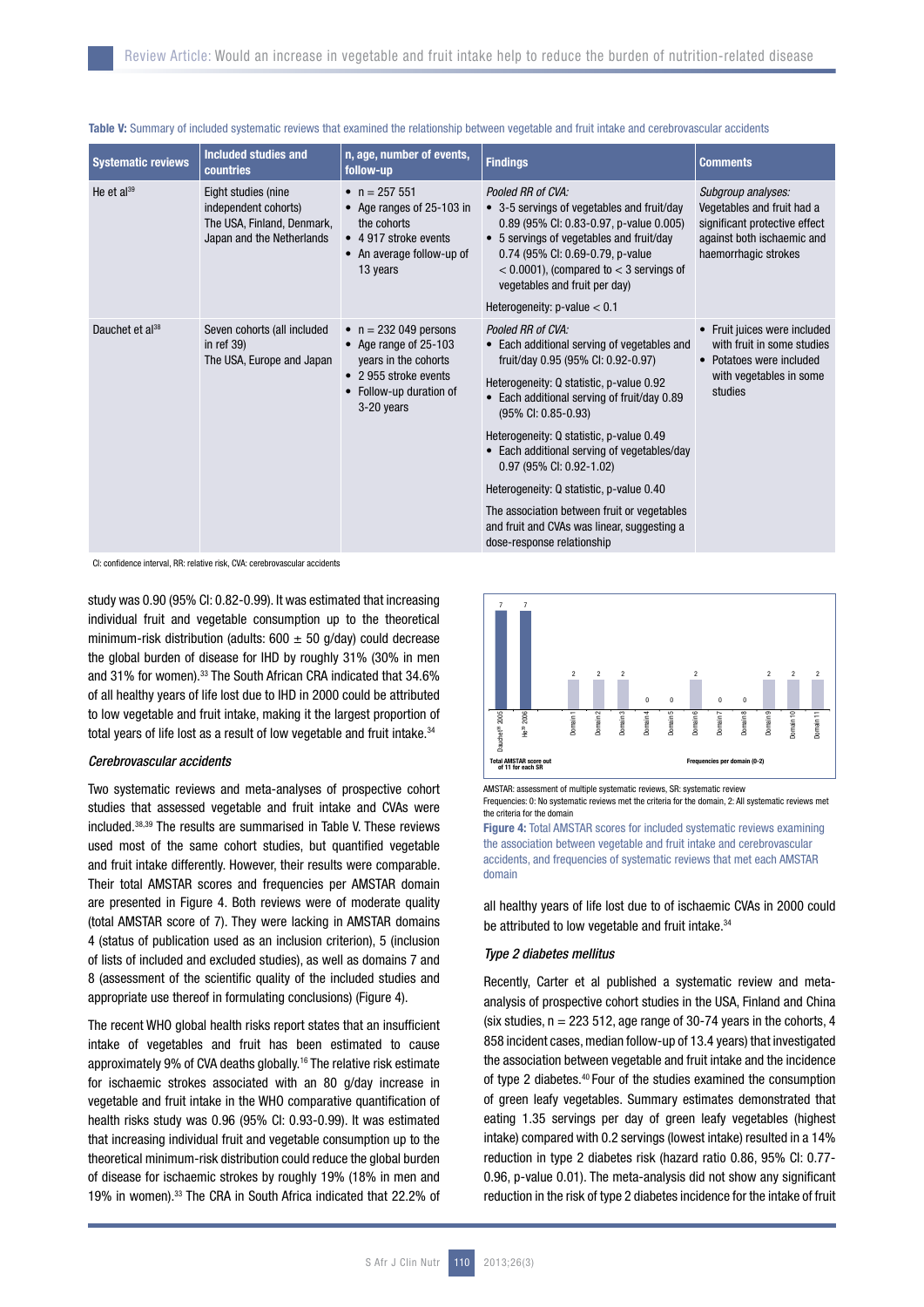

Frequencies: 0 : No systematic reviews met the criteria for the domain, 2: All systematic reviews met the criteria for the domain



or vegetables, or vegetables and fruit combined, although the data suggest a trend towards a benefit of consuming greater amounts.<sup>40</sup> A systematic review and meta-analysis of prospective cohort studies in the USA and Finland (five studies,  $n = 167$  128, age range of 25-74 years in the cohorts, 9 581 incident cases, mean follow-up of 13 years) that was published a few years earlier also examined the relationship between vegetable and fruit intake and type 2 diabetes risk. It included four of the same studies that were included by Carter et al, and another one that they had not included.<sup>41</sup> Similarly, no significant reduction in type 2 diabetes risk was observed with the consumption of either fruit or vegetables, or a combination thereof.41

The total AMSTAR scores and frequencies per AMSTAR domain for these two systematic reviews are presented in Figure 5. Both reviews were of high quality (total AMSTAR score of 9). The problematic AMSTAR domains for Carter40 were 5 (inclusion of lists of included and excluded studies) and 8 (appropriate use of scientific quality of included studies in formulating conclusions). Hamer<sup>41</sup> fell short in domains 4 (status of publication used as an inclusion criterion) and 8 (appropriate use of the scientific quality of the included studies in formulating conclusions).

#### Overweight, obesity and adiposity

The reported results for schoolchildren and adults in the systematic review of vegetable and fruit intake and adiposity by Ledoux et al are presented here (12 experimental studies: 11 on adults and one on schoolchildren; and 11 longitudinal studies: seven on adults, two on schoolchildren and two on preschool children).<sup>28</sup> The experimental studies were carried out in Brazil, the USA, the UK, Spain, Norway and Scotland. The longitudinal studies were from the USA, Spain, the Netherlands, Denmark, China and Canada. Most experimental studies (eight of 11) found that increased vegetable and fruit intake, in conjunction with other behaviour, contributed to reduced adiposity in overweight or obese adults, but no association was shown in the study on schoolchildren from the USA.

These studies were mostly aimed at testing the effect of diet changes, namely increased vegetable and fruit intake, on adiposity using more intensive interventions to improve compliance, such as frequent face-to-face counselling and frequent adiposity assessments. The duration of interventions ranged from six weeks

to seven years. Three of the seven longitudinal studies found a weak inverse association between vegetable and fruit intake and adiposity, three obtained mixed results, and one did not establish a relationship. The six studies which found an inverse association or reported mixed findings followed participants for a longer time, and provided a more detailed quantification of vegetable and fruit intake. In the longitudinal studies, high vegetable and fruit intake was associated with less or slower weight gain over lengthy time intervals in adults. One of the longitudinal studies on schoolchildren found an inverse association between vegetable and fruit intake and adiposity. Overweight children in China ( $n = 95$ , aged 6-13 years) with a high vegetable and fruit intake at baseline were less likely to remain overweight at two years follow-up than overweight children who followed a diet that was lower in vegetables and fruit at baseline. The other longitudinal study on schoolchildren in the USA  $(n = 16 882, \text{ aged } 9-14 \text{ years}, \text{a follow-up of three years})$  reported mixed results. An inverse relationship between vegetable and fruit intake and adiposity was obtained, mainly in overweight adults and children, in the experimental and longitudinal studies.28 This was a moderate-quality systematic review (AMSTAR score of 6 out of 10).

A systematic review (three intervention studies, eight prospective observational studies, five cross-sectional studies) on fruit intake and body weight in adults reported that most evidence pointed towards a possible inverse association between fruit intake and body weight.42 Nearly half of the studies were carried out in the USA, but there were also studies from Canada, Brazil, Spain, the Netherlands, Sweden, Germany and Portugal. The majority of the subjects in the included studies were overweight or obese, but apparently healthy, except in two of the intervention studies, where subjects were hypercholesterolaemic or had metabolic syndrome. All of the intervention studies were randomised, controlled trials that examined the effect of a high fruit diet compared to a control diet on body weight in overweight or obese individuals. Two of the experimental studies found that increased fruit intake (adding roughly one-anda-half to three pieces of fruit per day) significantly decreased mean body weight by 0.84-1.6 kg. The other intervention study found no effect. Five of the eight prospective observational studies reported that fruit intake reduced the relative risk of developing overweight or obesity. Four of the five cross-sectional studies found an inverse association between fruit intake and body weight. However, in two of the studies, the inverse association was observed only in women.<sup>42</sup> This systematic review was judged to be of a low quality, and obtained an AMSTAR score of 4 out of 10. It was unclear whether duplicate screening and data extraction were performed (domain 2). The status of publication was used as an inclusion criterion (domain 4) and lists of included and excluded studies were not provided (domain 5). Additionally, the scientific quality of the included studies was not assessed and used appropriately in formulating conclusions (domains 7 and 8), and the likelihood of publication bias was not assessed (domain 10).

#### **Discussion**

# Prevalent nutrition-related conditions associated with vegetable and fruit intake in South African children and adults

Based on the reviewed data, it is clear that many nutrition-related diseases and risks that contribute substantially to the burden of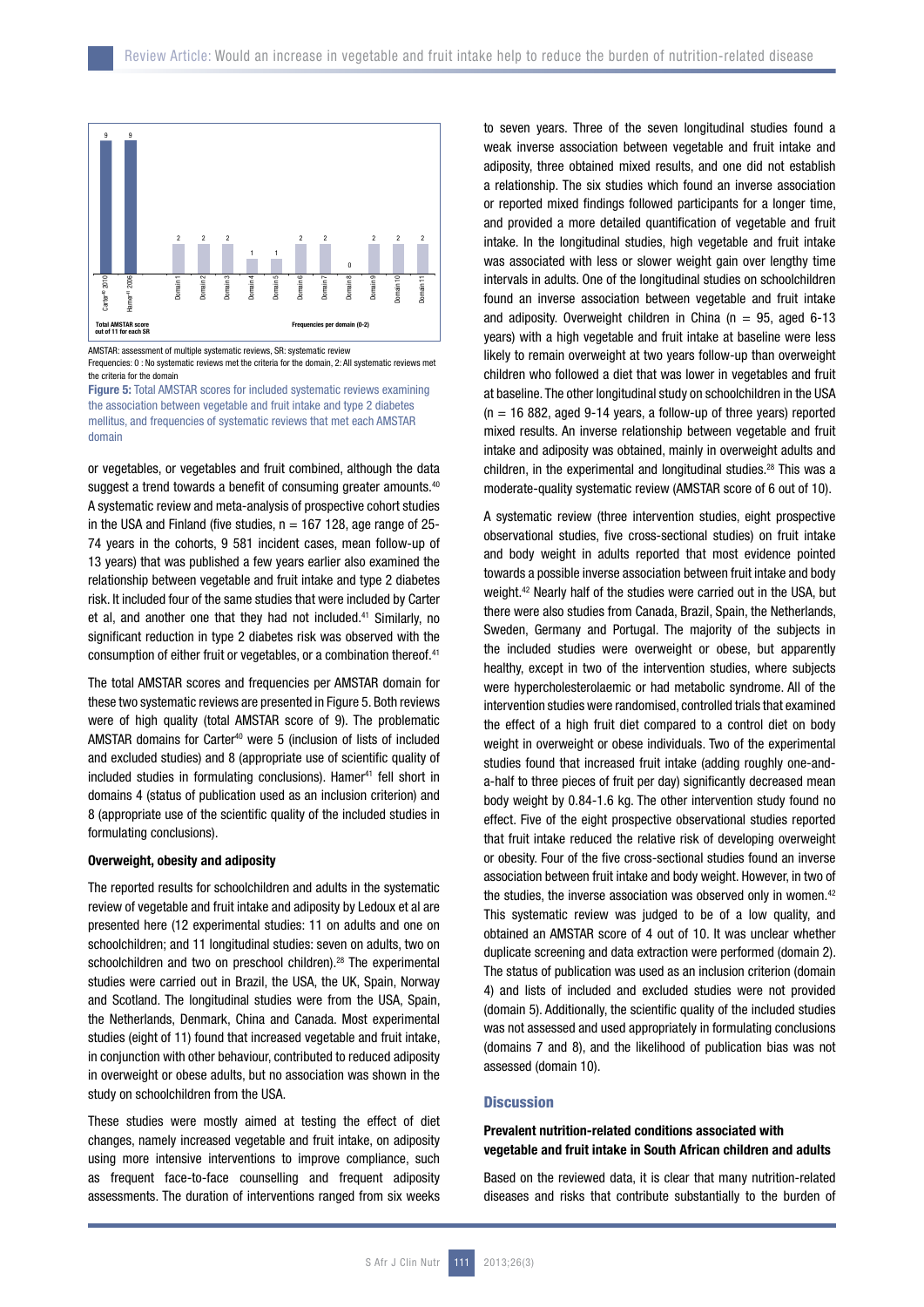disease in South Africa have been associated with vegetable and fruit intake. Evidence has suggested that increasing vegetable and fruit intake in preschool children has the potential to improve vitamin A status and to reduce the risk of certain prevalent cancers (lung and gastrointestinal) and CVD (CHD, IHD and CVAs) in adults.

# *Preschool children (< 5 years)*

The reviewed data support the hypothesis that home and communal food gardens can increase the intake of vitamin-A rich vegetables and fruit, thereby improving biochemical vitamin A status in children younger than five years of age. The synthesised evidence is of high quality, although limited. There were too few studies to generate robust findings as the pooled results were sensitive to the inclusion of one or two studies. However, further studies in South Africa (not included in the synthesised data) corroborate these findings. Faber et al determined the contribution of dark-green leafy vegetables to total micronutrient intake in two- to five-year-old children in rural KwaZulu-Natal, where the production and consumption of these vegetables was promoted.45 Using five repeated 24-hour dietary recalls for each of the four contact sessions ( $n = 74-79$ ) over a oneyear period, they found that the consumption of dark-green leafy vegetables contributed significantly to the dietary intake of vitamin A (42-68%) in children.

A second study by Faber et al to determine the dietary intake of beta carotene-rich vegetables and fruit in two- to five-year-old children  $(n = 187)$  over a two-year period in a rural South African community growing these crops at household level, reported that beta carotenerich vegetables and fruit contributed 49-74% to total vitamin A intake. The intake of individual beta carotene-rich vegetables and fruit varied according to the season. However, the authors reported that an adequate dietary vitamin A intake was maintained throughout the year for the majority of the study population.<sup>46</sup>

Longitudinal data on the association between vegetable and fruit intake and adiposity in preschool children was limited to two studies in low-income groups from the USA. Evidence of a protective relationship between vegetable and fruit intake and adiposity in preschool children was not convincing and was of moderate quality.

# *Schoolchildren and adults (5 years and older)*

According to the revised burden of disease estimates for the CRA in South Africa, cancer accounted for 8% of deaths in 2000, and was ranked as the fourth leading cause of death in all persons. In males, trachea, bronchi and lung cancer was the leading cause of death, (21.9% of all cancer deaths), followed by oesophageal cancer (16.7% of cancer deaths) and prostate cancer (11.8% of cancer deaths). Cancer of the cervix (17.2%), breast (15.6%) and lung (10.9%) were among the top causes of cancer deaths in females.<sup>47</sup> Data from observational studies (population- and hospital-based, casecontrol and cohort studies) on humans in developed and developing countries support an inverse relationship between vegetable and fruit intake and cancer risk. According to the AICR/WCRF report, the consumption of nonstarchy vegetables and fruit is associated with a lower risk of cancer. Evidence suggests a stronger relationship with gastrointestinal cancers (mouth, pharyngeal, laryngeal, oesophageal and gastric). Allium vegetable intake was reported to be strongly linked to a reduced risk of gastric cancer.13 This association was confirmed by13,25 subsequent high-quality synthesised observational

data.32 According to the AICR/WCRF report, greater vegetable and fruit intake was associated with a modest reduction in colorectal cancer risk. Thereafter, a high-quality, meta-analysis of cohort studies also reported a relative risk reduction (1-14%) for highest versus lowest intake. An inverse relationship between higher vegetable and fruit intake and lung cancer risk was reported. A stronger relationship was reported for fruit intake, although it should be noted that the pooled observational data by Wakai et al (relative risk reduction of 4-25%) was of moderate quality.13,31 Cruciferous vegetable intake was inversely linked to reduced lung cancer risk (relative risk reduction of 12-32%) by a high-quality, meta-analysis of case-control studies published after the AICR/WCRF report.26 Comparative risk estimates indicate that a substantial proportion of the global and South African cancer burden can been attributed to low vegetable and fruit intake, and particularly oesophageal and gastric cancer in South Africa. Improving vegetable and fruit intake could help to reduce this burden.<sup>16,33,34</sup>

CVD and related risk factors contribute greatly to the burden of disease in South Africa.10,48 In 2000, CVD was the greatest cause of NCD mortality (1 468 age-standardised deaths per 100 000).<sup>3</sup> In the case of specific cardiovascular conditions, reviewed data from metaanalyses of observational studies in developed countries judged to be of moderate quality, suggested an inverse association between vegetable and fruit consumption and CHD risk. A greater intake showed a greater risk reduction (11 to 23% relative risk reduction with  $> 5$  servings per day).<sup>35,36</sup> The consumption of vegetables was also inversely linked to a reduced CVD mortality risk (relative risk reduction of 16-25%) in one of the reviewed meta-analyses.<sup>35</sup> The risk of IHD has been associated with vegetable and fruit intake in developed countries, although the study was of low methodological quality.37 In 2000, approximately a third of premature mortality from IHD in South Africa was attributable to low vegetable and fruit intake.34 Comparative risk assessments indicate that greater vegetable and fruit intake could reduce the global burden of IHD by roughly a third.<sup>33</sup> Eating vegetables and fruit has also been shown to reduce the risk of CVAs. Moderate-quality pooled evidence from prospective studies in developed countries has suggested a dose-response relationship.38,39 Eating more than five servings of vegetables and fruit per day, compared to less than three servings, was associated with a 21-31% relative risk reduction in CVAs.<sup>39</sup> One fifth of premature mortality from ischaemic strokes in South Africa has been ascribed to low vegetable and fruit intake. Improving vegetable and fruit intake could reduce the global ischaemic stroke burden by approximately 20%.33-34

Reviewed pooled evidence from high-quality systematic reviews of cohort studies found no association between vegetable and fruit consumption and type 2 diabetes mellitus.40,41 Combined data from four cohort studies suggested an inverse association between the intake of green leafy vegetables and the incidence of type 2 diabetes (4-23% relative risk reduction).40

Some of the reviewed evidence from experimental and longitudinal studies in developed countries points to a possible inverse association between vegetable and fruit intake, together with other behaviour, and adiposity,<sup>28</sup> as well as fruit intake and body weight.<sup>42</sup> However, the reported effects and associations were inconsistent. Furthermore, they seem modest, particularly in terms of clinical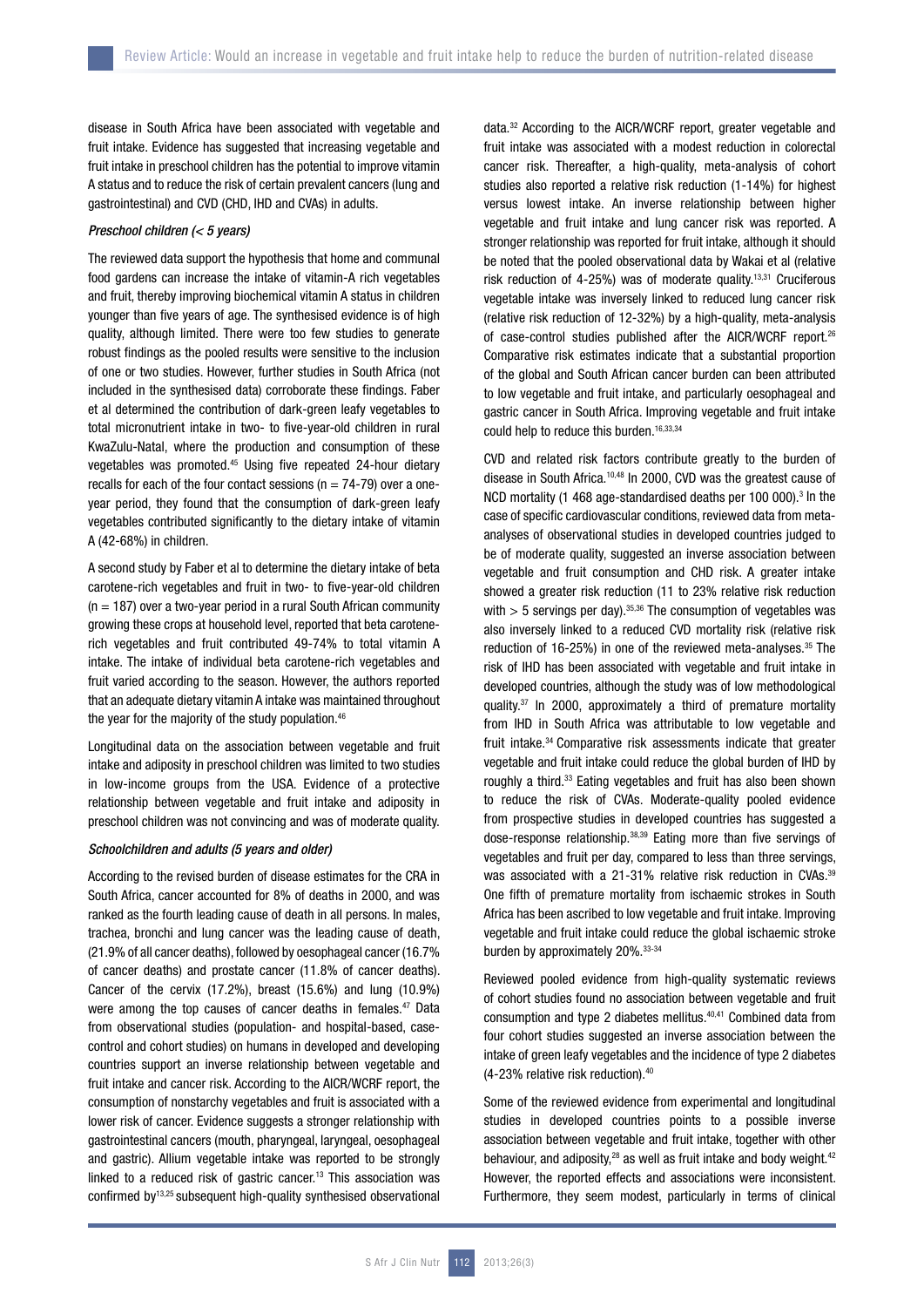significance and were derived from systematic reviews judged to be of low to moderate methodological quality. In multi-component experimental studies that promoted behaviour to induce negative energy balance, higher vegetable and fruit intake was weakly associated with weight loss in overweight or obese adults, but not in schoolchildren. High vegetable and fruit intake was associated with less or slower weight gain over lengthy time intervals in adults in longitudinal studies, but to a lesser degree in schoolchildren.<sup>28</sup> Two randomised controlled trials found that increased fruit intake decreased body weight. However, the reduction had questionable clinical significance, and a third reported no effect.<sup>42</sup>

Research shows the early consolidation and tracking of dietary behaviour from childhood into adulthood.<sup>49,50</sup> This corroborates the notion that poor-quality dietary intake during childhood is a plausible contributor to NCD risk in adulthood. To this effect, observational data in the UK investigated childhood diet and cardiovascular mortality [n  $= 4$  028, average baseline age 7.5 years (SD 4.8), 1 010 deaths after age 30 years, and an average follow-up of 37 years]. The study reported that a higher childhood intake of vegetables, excluding potatoes, was associated with a lower risk of strokes after controlling for confounders (rate ratio between the highest and lowest quartiles of intake 0.40 (95% CI: 0.19-0.83, p-value for trend 0.01).51 National data show that schoolchildren in South Africa do not eat vegetables and fruit every day, and have low levels of physical activity.<sup>11</sup> The presence of patterns of unhealthy dietary behaviour, which relate to NCDs in children in South Africa, 3,11 is a cause for concern.

The methodological quality of the included systematic reviews ranged from low (AMSTAR score of 4) to high (AMSTAR score of 9). Most of the systematic reviews did not assess the scientific quality (validity) of the studies that they included. Therefore, it could not be used to formulate conclusions. This was a limitation since the extent to which a systematic review can draw valid conclusions depends on whether or not the data and results from the included studies are valid.

Other important points to consider in this umbrella review were that most of the available evidence was from observational studies. Few intervention studies were available, thus the causal mechanisms of the described associations between vegetables and fruit, and disease risks, remain to be demonstrated. Furthermore, studies on the associations between vegetables and fruit and disease are predominantly from developed countries with less evidence from the developing world being available. There is less evidence from the developing world. Estimates may be influenced by the differing prevalence of confounding risk factors, for example smoking, obesity and infection, in developing countries such as South Africa. The included studies differed according to the types of vegetables and fruit consumed. The production methods, storage conditions, nutrient content, and cooking and preparation methods of vegetables and fruit varied across the studies. The classification system used for vegetables and fruit also differed in the studies, i.e. which foods were considered to be vegetables and fruit, as well as the measurement units used to quantify vegetable and fruit intake, e.g. servings per day or g/day. These are important to consider when comparing, interpreting and generalising findings. Further cohort studies on the impact of measurement errors on disease risk estimates in different populations are needed.

Various assumptions were made when data were pooled to reconcile the variety of approaches to dietary assessment, inconsistent classification of vegetable and fruit intake and quantities, diverse outcome measures, highly variable follow-up periods, and different exposure to vegetables and fruit. It is also important to note that inconsistent findings relating to vegetables and fruit and nutritionrelated health conditions were reported in the meta-analyses and reviewed studies. The authors of many of the pooled studies reported a significant degree of heterogeneity between studies that examined vegetable and fruit intake and human health. It is important that the definitions of vegetables and fruit are clear for accurate quantification of vegetable and fruit consumption. The inclusion of potatoes and tubers as vegetables is a somewhat controversial issue. As a group, potatoes and tubers include yams, sweet potatoes, cassava or manioc and taro, and the starch content of these foods varies from 12-50%. Many dietary guidelines place potatoes in the cereals group as a starchy food, while potatoes are also sometimes considered to be vegetables. Some dietary guidelines overtly exclude potatoes from the recommendation to increase vegetable intake.52 According to the WHO, potatoes and starchy tubers should not be included with vegetables and fruit.<sup>17</sup> The 5-a-Day for Better Health Trust recommends potatoes as one of the five daily portions of vegetables and fruit. This classification is based on the nutrient density of potatoes, which is deemed to be similar to the profile of other vegetables.<sup>53</sup> There is less deliberation about the classification of fruit, although the inclusion of nuts and fruit juices is also a contentious issue.<sup>52</sup>

# **Micronutrients**

Within this context, the contribution of vegetable and fruit intake to micronutrient adequacy should also be briefly mentioned. At recommended levels, vegetable and fruit intake provides sufficient micronutrients, particularly vitamin A, vitamin C, folate, vitamin E, potassium and fibre in the diet.15 This is particularly relevant to the South African population, where the diets of many South African children and adults have a low dietary diversity score<sup>19,54</sup> and thus poor micronutrient adequacy, since the dietary diversity score is regarded as a valid indicator of the micronutrient adequacy of the diet.19 Improved vegetable and fruit intake in the diet of South Africans across the life cycle would contribute to increased dietary diversity and improved micronutrient intake.

# Conclusions and recommendations

This review aimed to compile the best available evidence from multiple reviews and reports on the link between vegetable and fruit intake, and the nutrition-related burden-of-disease profile in children and adults in South Africa. Based on the reviewed evidence, it is clear that increasing vegetable and fruit intake in the South African population has the potential to contribute to reducing the burden of nutrition-related conditions in this country. Evidence suggests that increasing vegetable and fruit intake in preschool children could improve their vitamin A nutriture. This was the case for the reduced risk of certain prevalent cancers (lung and gastrointestinal) and CVD, specifically CHD, IHD and CVAs, in adults. It should be kept in mind that the methodological quality of the included systematic reviews ranged from low to high (AMSTAR), and that most of the reviews did not assess the scientific quality of the studies that they included.